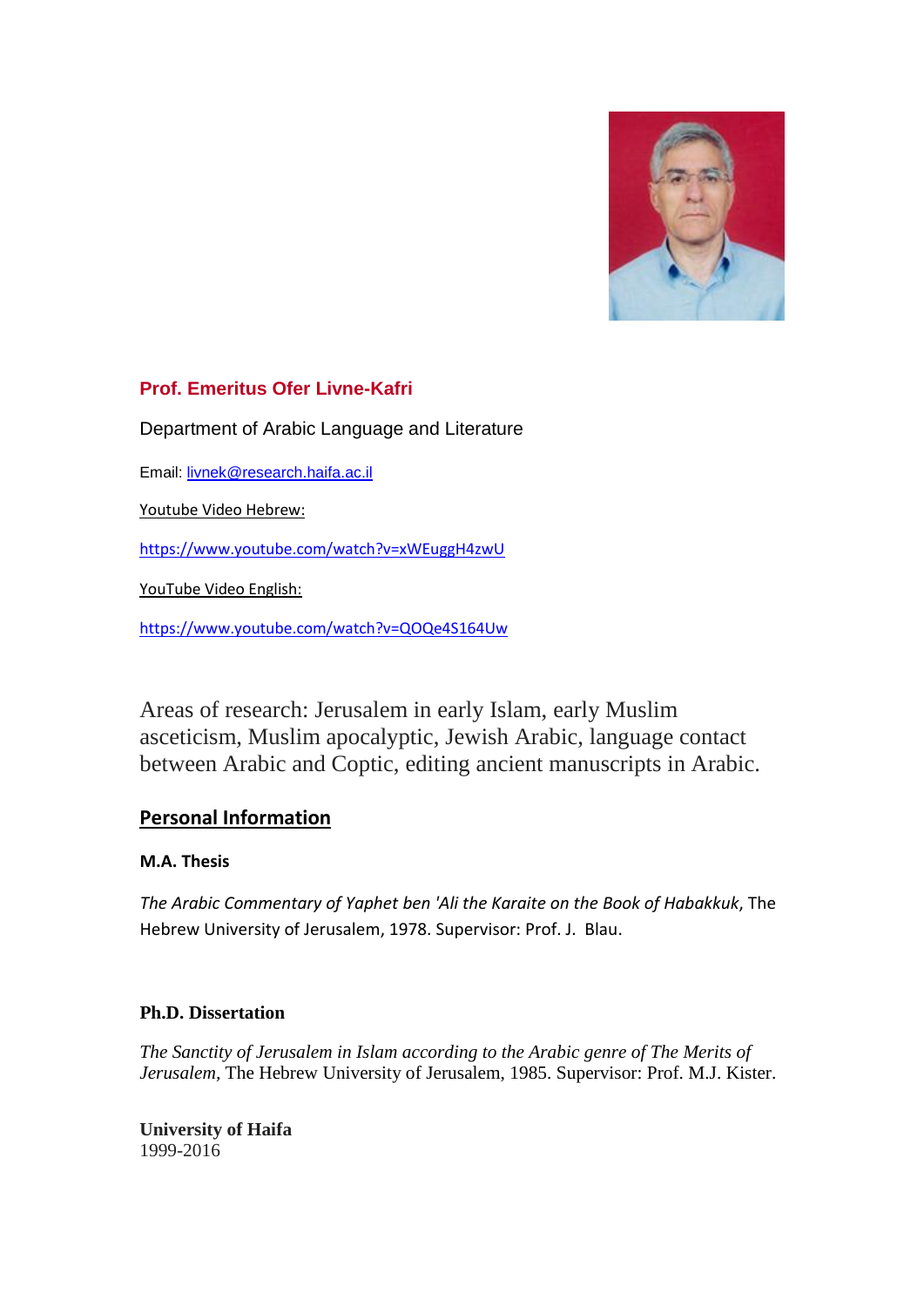# **List of Publications**

### **Ph.D. Dissertation**

(Unpublished); 'The Sanctity of Jerusalem in Islam according to the Arabic genre of "The Merits of Jerusalem"', The Hebrew University of Jerusalem, 1985, part 1 (383 pp.); part 2 is the following item. Supervisor: Prof. M.J. Kister.

#### **Books**

1. A scientific edition of a manuscript in Classical Arabic: Abū al-Ma'ālī al-Musharraf b. al-Murajjā b. Ibrāhīm al-Maqdisī, *Kitāb Fadā'il Bayt al-Maqdis wa-al-Khalīl wa-Fadā'il al-Shām*, ed. O. Livne-Kafri (Shfaram, 1995). 419 pages. This is a scientific critical edition of the most important composition belonging to the literary genre of "The Merits of Jerusalem". This book was originally written in the first half of the eleventh century and it preserves enormous earlier materials from the seventh and the eighth centuries.

2. *Jerusalem in Early Islam - Selected Essays*, Yad Ben-Zvi Press (Jerusalem, 2000 [in Hebrew]); including a preface and indexes. 143 pages.

#### **These essays were originally published as:**

- 'Early Arabic Literary Works on Jerusalem', *Cathedra* 44 (1987), pp. 21-26 (in Hebrew).
- 'Muslim Traditions on Jerusalem between Judaism and Christianity', *Cathedra* 83 (1997), pp. 45-54 (in Hebrew).
- 'Jerusalem, the Navel of the World in Muslim Tradition', *Cathedra* 69 (1993), pp. 79-104 (in Hebrew).
- 'Jerusalem in Muslim Traditions of the End of Days', *Cathedra* 86 (1998), pp. 23-56 (in Hebrew).
- 'On Jerusalem in Early Islam', *Cathedra* 51 (1989), pp. 35-66 (in Hebrew).
- 'Jerusalem and the Sanctity of the Frontier Cities in Islam', *Cathedra* 94 (1999), pp. 75-88 (in Hebrew).
- 'Prayers in a Jerusalem Guide for Muslim Pilgrims', *Cathedra* 66 (1992), pp. 57-60 (in Hebrew).

### **Other Publications on Jerusalem**

- 'Fadā'il Bayt al-Maqdis (The Merits of Jerusalem): Two Additional Notes', *Quaderni di Studi Arabi* 19 (2001), pp. 61-70.
- 'The Early Shī'a and Jerusalem', *Arabica* 48 (2001), pp. 112-120.
- 'The Muslim Traditions 'in Praise of Jerusalem' (*Fadā'il al-Quds*): Diversity and Complexity', *Annali* 58 (1998), pp. 165-192.
- 'A Note on Some Traditions of Fadā'il al-Quds', *Jerusalem Studies in Arabic and Islam* 14 (1991), pp. 71-83.
- 'Jerusalem in Early Islam: The Eschatological Aspect', *Arabica* 53, No.3 (2006) , pp. 382-403.
- 'Christian Attitudes Reflected in the Muslim Literature in Praise of Jerusalem'; *Proch-Orient Chrétien* 54 (2004), pp. 347-375.
- 'On Muslim Jerusalem in the Period of its Formation' , *Liber Annuus* 55 (2005), pp. 203-216.
- 'Jerusalem: the Navel of the Earth in Muslim Tradition', *Der Islam*, 84, no. 1 (2008), pp. 46-72.

#### **Judaeo-Arabic (a scientific edition)**

 'The Book of Habakkuk by the Karaite Yapheth b. 'Ali', *Sphunot* 21 (1993), pp. 73-105 (Judaeo-Arabic and Hebrew).

#### **Muslim Asceticism**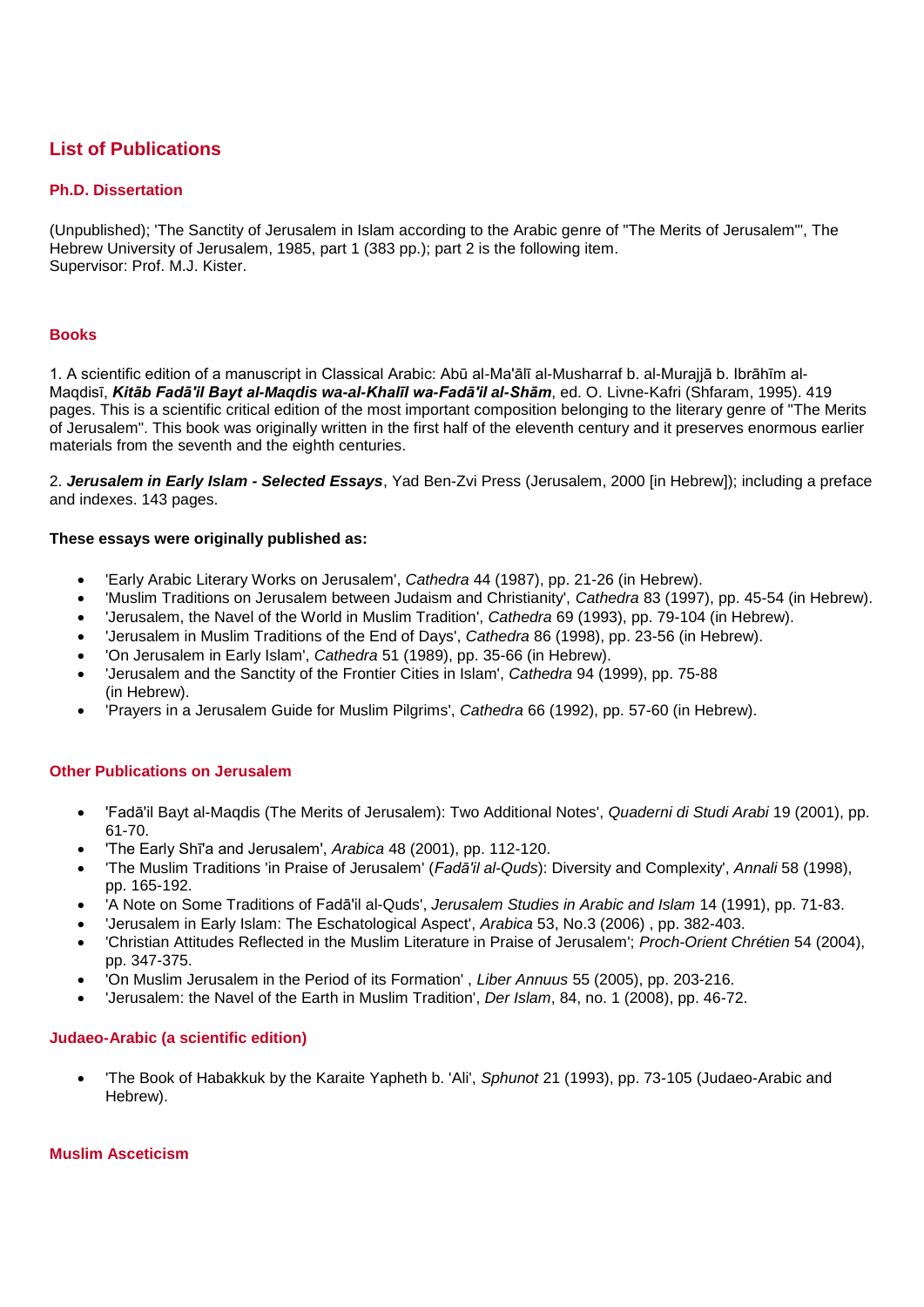'Early Muslim Ascetics and the World of Christian Monasticism', *Jerusalem Studies in Arabic and Islam* 20 (1996), pp. 105-129.

## **Muslim Apocalyptic Literature**

- 'Some Notes on the Muslim Apocalyptic Tradition', *Quaderni di Studi Arabi* 17 (1999), pp. 71-94.
- 'On the Muslim Apocalyptic Tradition', in *Fins de Siècle - End of Ages*, ed. Y. Kaplan
- (Jerusalem: The Zalman Shazar Center, 2005), pp. 47-66 (in Hebrew).
- 'A Muslim Apocalyptic Tradition Attributed to Daniel (in Light of a Jewish Tradition)'; *The Bulletin of Middle East Medievalists* 17, part 1 (2005), pp. 7-9.
- 'Is there a Reflection of the Apocalypse of Pseudo-Methodius in Muslim Tradition?';*Proch-Orient Chrétien* 56 (2006), pp. 108-119.
- 'Luka' b. Luka' in Muslim Apocalyptic Traditions', *Quaderni di Studi Arabi*, Nova Serie 1(2006), pp.49-53.
- 'Some Observations on the Migration of Apocalyptic Features in Muslim tradition'; *Acta Orientalia* 60 (4), (2007), pp. 467-477.
- 'On Apocalyptic Features in Some Palestinian Apocalyptic Traditions', *The Journal of International Social Reseach*, Vol. 1, Issue 5 (2008), pp. 463-479.
- 'Women and Feminine Images in Muslim Traditions of the End', Arabica 60 (2013), pp. 306-331

## **On Coptic and Arabic**

- 'A Note on Coptic and Judeo-Arabic on the Basis of Bilingual Manuscript to the Pentateuch', *Massorot* 12 (2002), pp. 97-101 (in Hebrew).
- "Some Notes concerning the Arabic Version" (Appendix II), in A. Shisha-Halevy, *Topics in Coptic Syntax: Structural Studies in the Bohairic Dialect* (Leuven, 2007), Orientalia Lovaniensia Analecta 160), pp. 685-694.
- 'A Note on the Energicus in a Coptic-Arabic Translation of the Pentateuch', *Acta Orientalia Academiae Scientiarum Hung*. Vol. 62 (4) (2009), pp. 405-411.
- 'On Coptic and Arabic in a Bilingual Manuscript of the Pentateuch', in *Mituv Yosef*, Yosef Tobi Jubilee Volume, ed. A. Oettinger and D. Bar-Maoz (Haifa, 2011), Vol. 3, pp. 87-94.
- 'Some Notes on the Vocabulary in a Coptic-Arabic Translation of the Pentateuch', *Al-Karmil*, Studies in Arabic Language and Literature 30 (2009), pp. 17-28.
- 'Between Arabic and Coptic in a Bilingual Manuscript of the Pentateuch: The Case of La'alla', *Acta Orientalia Hung*. 64 (2), (2011), pp. 201-208.
- "What is this which... " in a Blingual (Coptic and Arabic) Manuscript pf the Pentateuch'; *Acta Orientalia Hung*. 65 (3), (2012), pp. 347-352.
- 'A Note on Some Hypothetical Clauses in a Coptic and Arabic MS of the Pentateuch: The Case of *lawla*'. *Acta Orientalia Hung*. 65 (4), (2012), pp. 457-461.
- "Modest Linguistic Data to the Transition from Coptic to Arabic". In: Ali Ahmad Hussein (ed.). Branches of the Goodly Tree: Studies in Honor of George Kanazi. Wiesbaden: Harrassowitz Verlag, 2013. Pp. 241-246.
- 'Tautological Infinitive. The Reflection of Coptic in Arabic (MS *Paris BN copte 1*)', *Acta Orientalia Hung*. 67 (3) (2014), pp. 305-311.
- "A Note on ماَّإن) innamā) in a Coptic-Arabic Translation of the Pentateuch", in Labor Omnia Uicit Improbus: Miscellanea in Honorem Ariel Shisha-Halevy, ed. N. Bosson, A. Boud'hors and S.H. Aufrère (Peeters Publishers, Leuven, 2017), Orientalia Lovaniensia Analecta, 256, pp. 483-492.

## **Customs and Manners**

- 'Burial in the Holy Land and Jerusalem according to Muslim Tradition'; *Liber Annuus* 53 (2003), pp. 417-425.
- Y. Tobi and O. Livne-Kafri, 'A Yemeny-Muslim Short Register of Jewish Religion', chapter nine in Y. Tobi, *The Jews of Yemen, Studies in Their History and Culture* (Leiden, 1999), pp. 157-163.
- Sayings and Formulas on Manners of Respect in Mosques (compared with Jewish and Christian Customs); *The Bulletin of Middle East Medievalists (al-'Usur al-Wusta)* vol. 18. no. 2. (2006), pp. 21-24.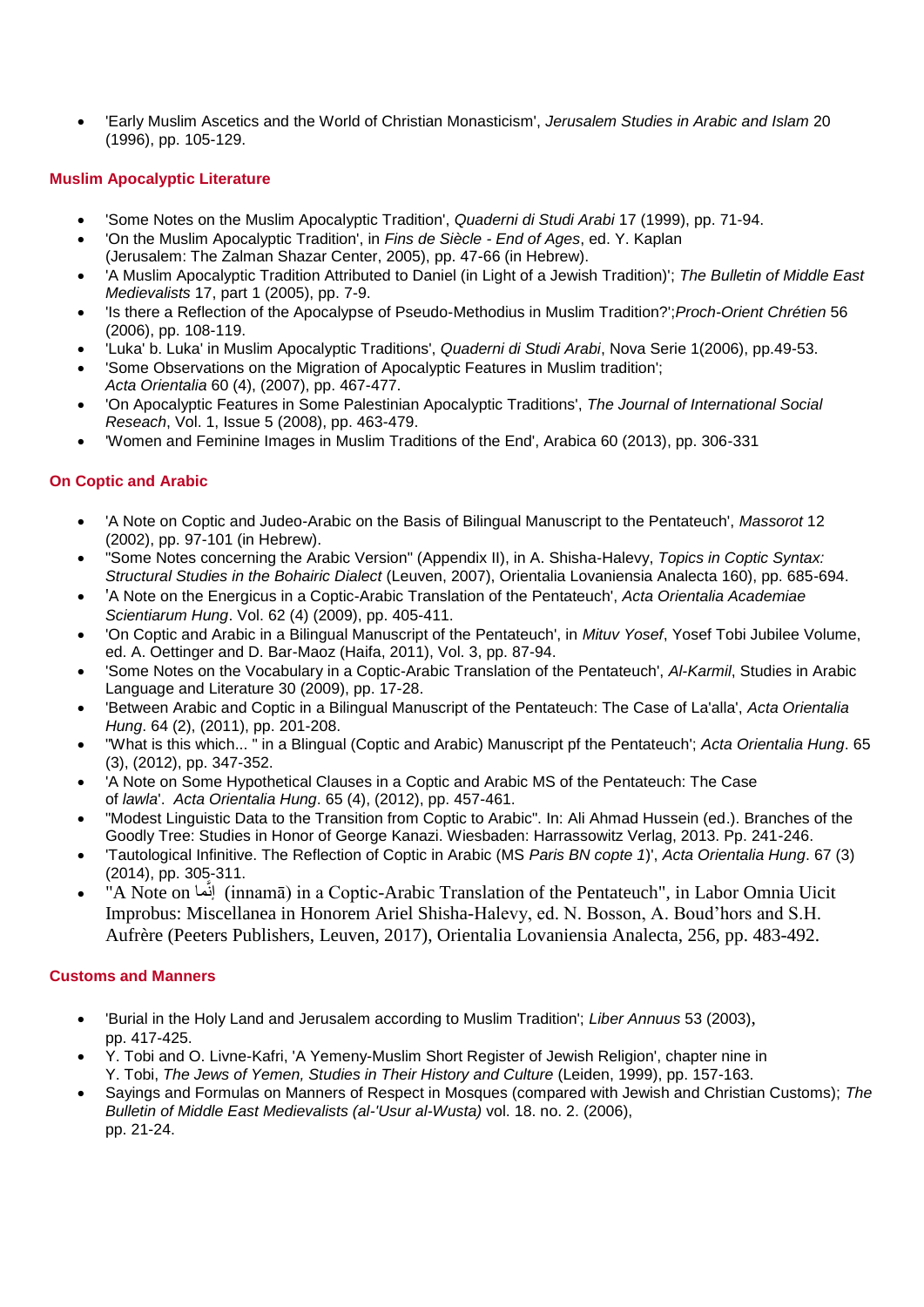### **Some More Articles on Jerusalem**

- 'The Origin of Jerusalem's Position as a Holy City in Islam', *Majallat al-Mu'allim* 21 (1997), pp. 168-178 (in Hebrew).
- 'A Tradition in Praise of Jerusalem Khitām al-Qur'ān (The Ending of Reading the Koran)', *Maof ve-Maase* 3 (1996), pp. 105-115 (in Hebrew).
- 'The Muezzins of Jerusalem and their Role in the Creation of Traditions in Praise of Jerusalem', *Majallat al-Mu'allim* 18 (1995), pp. 228-236 (in Hebrew).
- 'The Early Shī'a and Jerusalem', *Majallat al-Mu'allim* 14-15 (1993), pp. 130-136 (in Hebrew).

## **A Guide for Academic Writings**

 Ali Hussein and O. Livne-Kafri, *Tasjīl al-Marāji' wa-l-Mulā'hazāt al-Hāmishiyya* [A Guide for Citation Rules], University of Haifa, 2003, Library Site (Arabic and Hebrew).